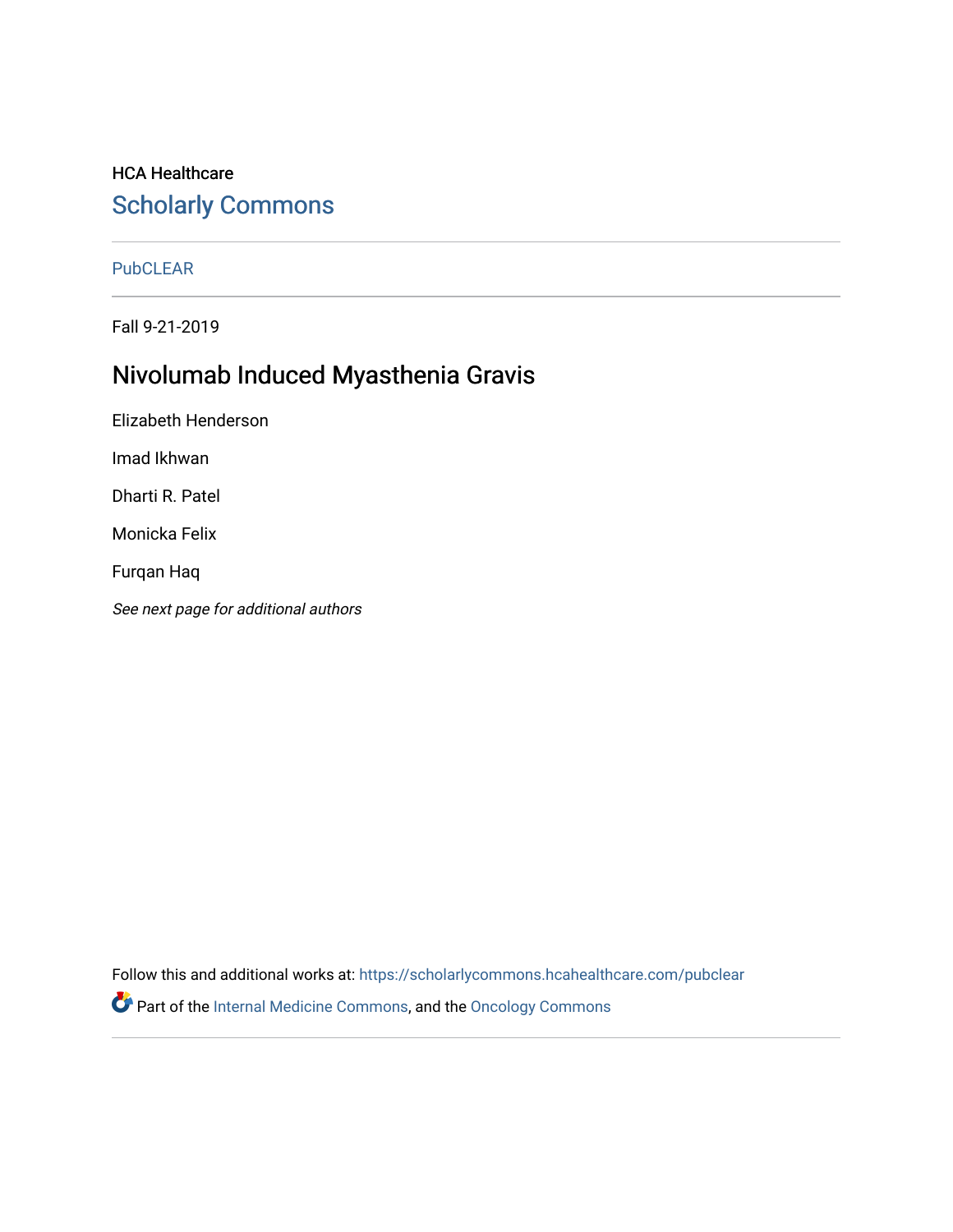## Authors

Elizabeth Henderson, Imad Ikhwan, Dharti R. Patel, Monicka Felix, Furqan Haq, and Salman Muddassir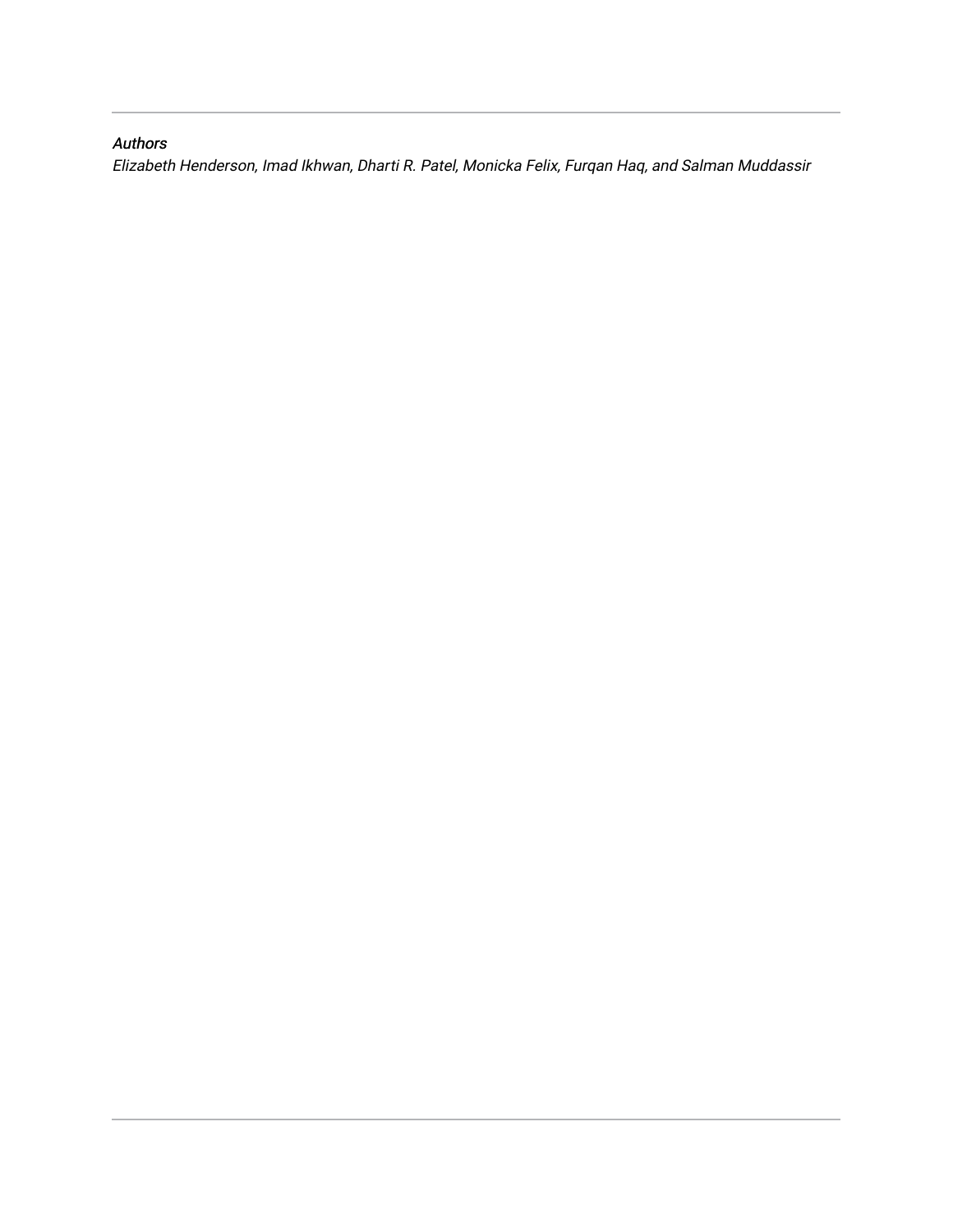#### **Authors**

Elizabeth Henderson, MD

Imad Ikhwan, MD

Dharti Patel, MD

Monicka Felix, MD

Salman Muddassir, MD

Vikas Malholtra, MD

### **Nivolumab Induced Myasthenia Gravis**

#### **ABSTRACT**

Nivolumab is an immune checkpoint inhibitor antibody that can be used to treat a variety of cancers, however it has showed significant immune related adverse effects. One particular concerning adverse event is the development of immunotherapy induced myasthenia gravis syndromes. Early suspicion of autoimmune symptoms would help preventing long term mortality. Here we present the clinical course and outcomes of a 61 year-old male who presented with Myasthenia gravis related symptoms after the 3<sup>rd</sup> cycle of Nivolumab infusion for melanoma, He initially showed symptoms of ptosis, diplopia, fatigue and dysphagia, eventually resulting in respiratory failure and death.

The 61 year-old male with active melanoma undergoing treatment with Nivolumab developed myasthenia-like symptoms following his third round of treatment. The immunotherapy was immediately discontinued and started on steroids by his oncologist. The patient's symptoms did not improve and he was subsequently admitted to the hospital where his condition further